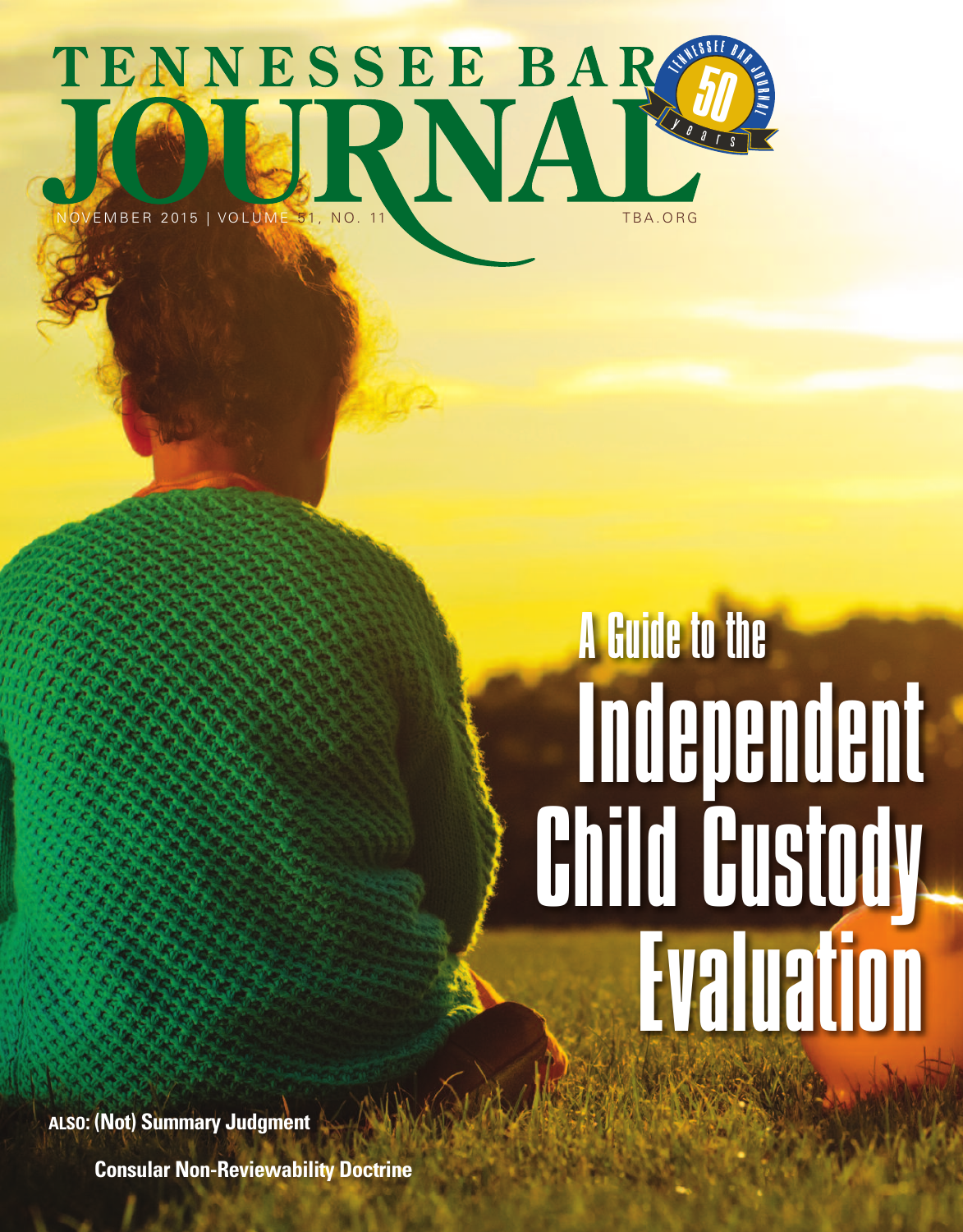

*By Annie Dike | LexisNexis | \$40 | 100 pages | 2013 | Available at www.lexisnexis.com/store*

## BOOK REVIEW BY CANDI HENRY

## The Billable Hour

Upon being asked to review a book titled *The Billable Hour: Bill Smarter. Bill More.*, I couldn't help but recall the refrain of Sally Struthers asking, "Do you want to make more money? Sure, we all do."1 And, sure enough, the first paragraph of the text claims, "[i]f you want to bill more — and we all do — this book is for you." While *The Billable Hour* does offer perfectly valid suggestions on crafting time

records that explain to the client the value of your efforts, whether it is indeed "the book for you" likely depends on your length of time in private practice.

Author Annie Dike begins with a proposition that promises to be earthshattering for most lawyers who bill by the hour. "There is no clock," she proclaims. What she means, however, is something far more pedestrian. Ms. Dike suggests that attorneys should seek to capture the amount of time spent on a task and not necessarily the exact minutes of the day that the task occurred. Thus, one should "reasonably estimate" the time spent on each activity "[b]ecause it is impossible to go back and recall what time you began…and completed … the task."2 In other words, lawyers should probably bill .1 for reviewing an email and not worry about whether the endeavor took place from 8:32 – 8:36 a.m. or from 9:05 – 9:11 a.m. A useful tip to be sure, but not exactly revolutionary — and it most certainly requires a clock.

From this underwhelming opening, the book continues as a collection of mostly good but no better than common-sense advice. The short text is divided into chapters such as "Bill in Bites Not Blocks," "Bill in More Detail," and "Bill More Paralegal Time." For example, Ms. Dike explains that by breaking up time entries into separate tasks, rather than lumping them all

together as a "block," the attorney provides the client with a clear, itemized description of the work. The implication is that this also likely results in more total time billed.

Ms. Dike also provides tips about capturing time that could otherwise be lost. She encourages attorneys to review emails and phone calls made each day to make sure all tasks were recorded. If you spend time reviewing documents or case law, write a memo for the file to memorialize the effort and create valuable work product for the client. Use terms like "updating" or "indexing" a file to avoid the appearance that organizational work using legal skills is merely clerical.

It's not that Ms. Dike's advice is wrong or bad on the whole — it's just that it literally goes without saying for the seasoned (and not-so-seasoned) practitioner. Law firms take billing seriously, and clients take their bills seriously. So, most practitioners quickly adopt the tried-and-true approaches espoused by Ms. Dike. That said, no one comes to work on the first day at a law firm as an expert in billing. Everyone has to start somewhere, and this text suffices as a fine introduction to the concept of billing by the hour.

Of course, no discussion of billing practices is complete without at least an acknowledgment of ethical responsibilities to the client and the court. Ms. Dike sidesteps the issue by reminding readers that they must use their professional